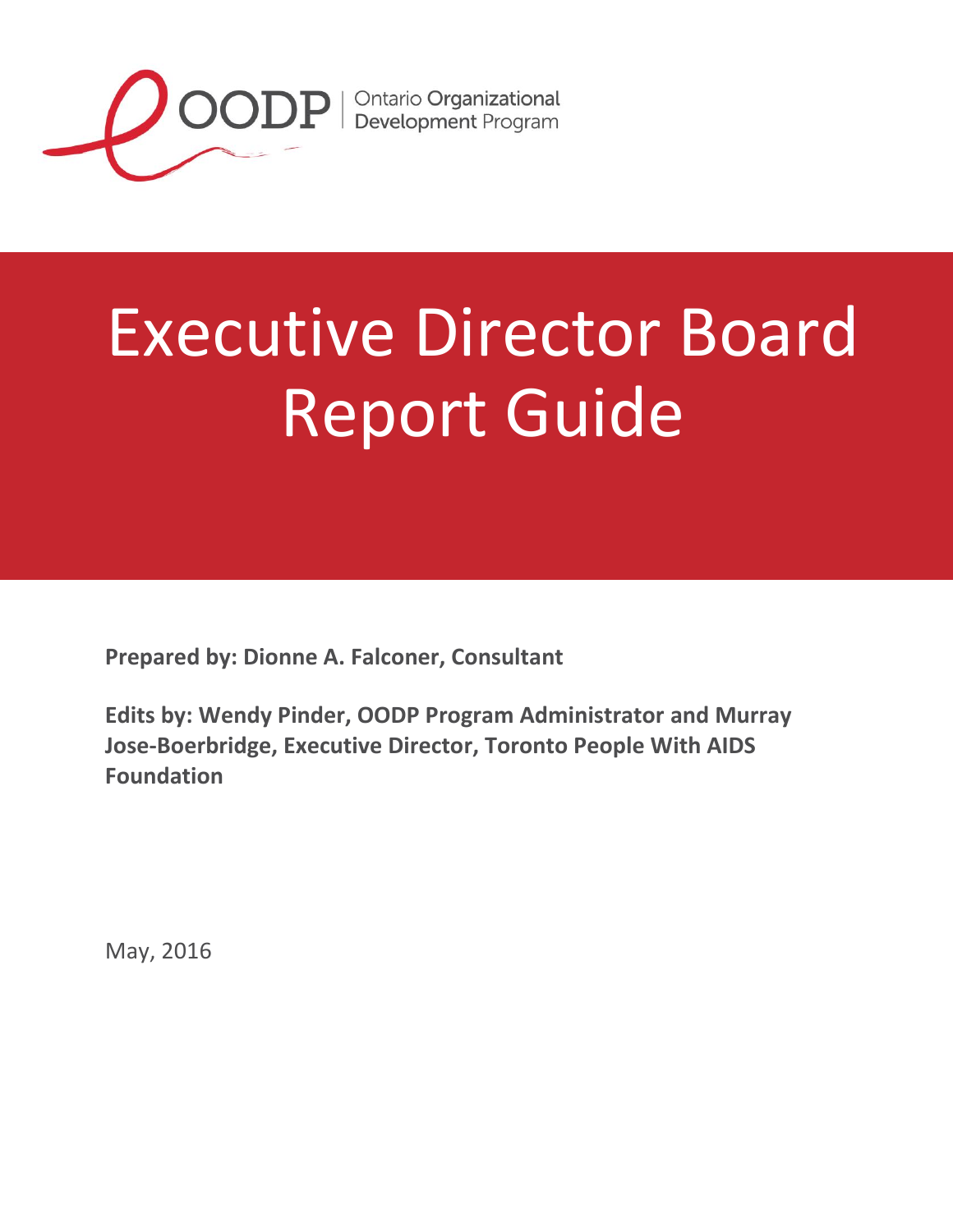# **Copyright Statement**

Production of *Executive Director Board Report Guide* has been made possible through financial contributions by the AIDS Bureau, AIDS and Hepatitis C Programs, Ministry of Health and Long-Term Care, Ontario.

Copyright to *Executive Director Board Report Guide* is held by the Ontario Organizational Development Program (OODP). The OODP acknowledges the contributions of its consultant, Dionne A. Falconer, in preparing this document.

The OODP encourages the use of *Executive Director Board Report Guide* by organizations. However, any such publication shall acknowledge OODP as the source and Dionne A. Falconer as the Author. Its content cannot be edited or otherwise altered without permission of the OODP.

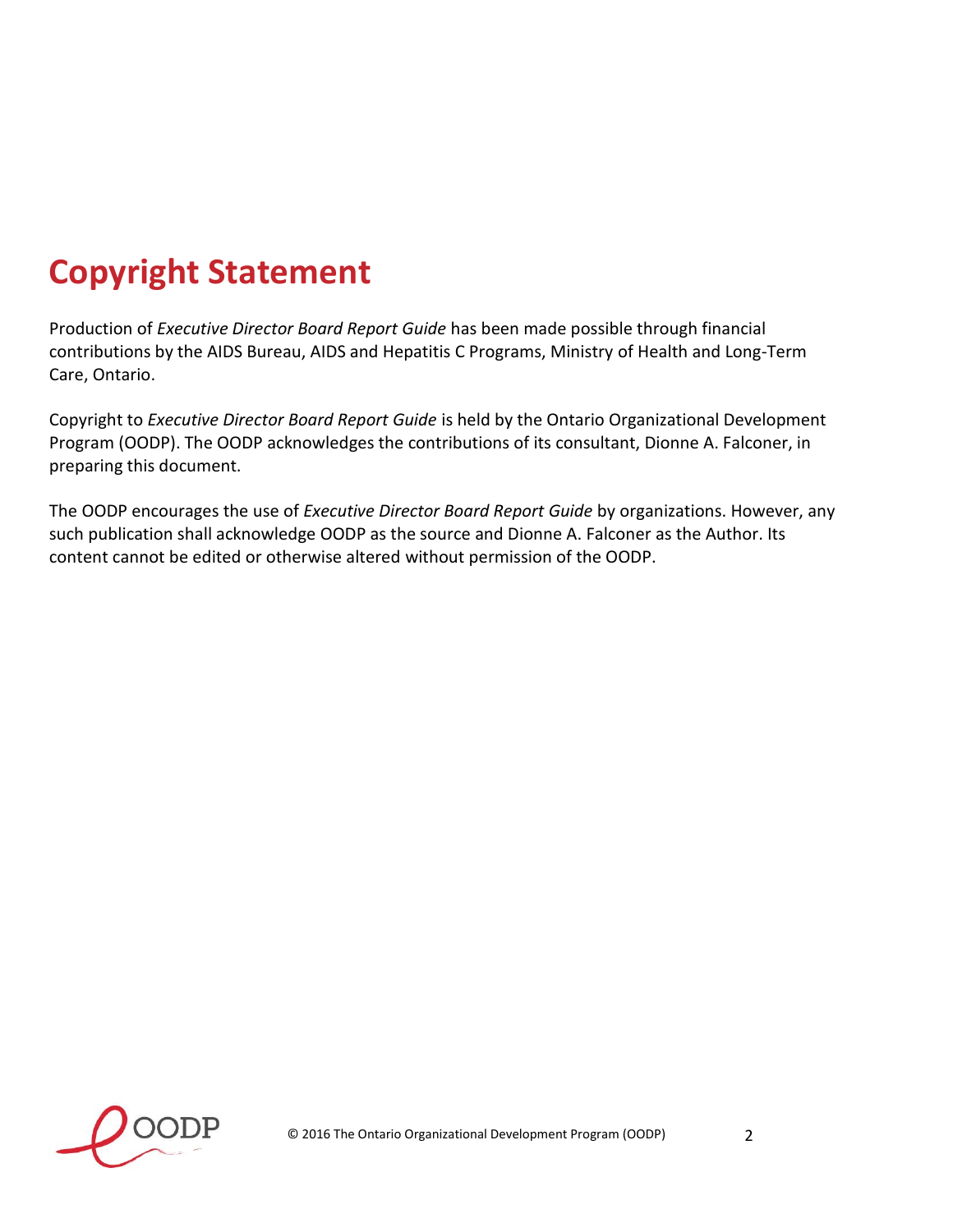# **Executive Director Board Report Guidelines**

The Executive Director's report to the Board of Directors is intended to inform, raise issues, ignite questions and evoke pride. After reading the report, Board members should feel up-to-date on relevant, strategic-level issues; prepared to raise issues, ask questions and make decisions; and confident and enthusiastic about the organization and its work.

The report should not be an activity report. It should be a concise documentation of relevant items for the time period it is covering and can be complemented by more detailed reports based on organizational needs. The six (6) sections below identify the headings, sub-headings and potential content for the report. Each of the sections should only be completed if it is applicable for the time period, and thus, not all sections are necessary for each report. There is flexibility about which section items are reported under and each item should only be documented in one (1) section. For example, a bequest of \$10,000 may be noted under *Key Accomplishments* because it was a fundraising target or under *Matters for Noting* because it was unexpected but it should not appear in two (2) different sections of the report.

# **Governance Decisions, Monitoring & Accountability**

## **1. Current Significant Issues**

- Overview or update on any significant current issues facing the organization and for which the Executive Director (ED) may want input/feedback from the Board.
- May be new issues or issues carried over from the previous Board meeting.
- Issues may be noted under sub-headings such as programs and services, finance, human resources, administration, and community partnerships.
- Issues that are primarily informational should be captured in Section 6.

## **2. Matters for Approval**

- Any matters for which the ED is seeking the Board's approval and which are not covered elsewhere in the meeting agenda. These may be specifically related to the ED, e.g. leave of absence.
- If the [OODP Board Agenda Template](http://oodp.ca/product/board-agenda-template/) is used, most matters requiring decisions would be covered in the agenda.

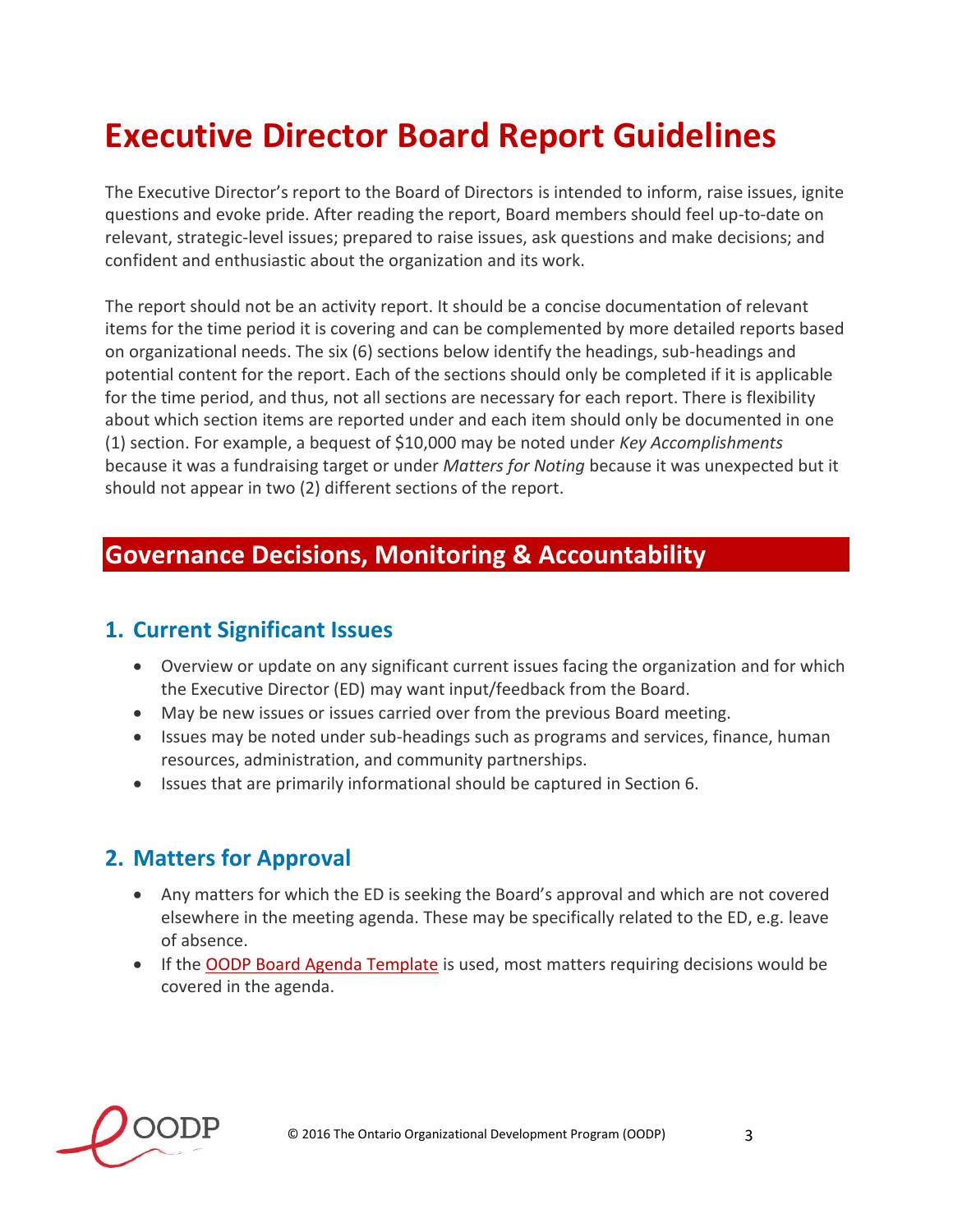# **3. Risk and Compliance Update**

It is recommended that Boards assess the level of risk facing their organization annually. The [OODP Board Risk Management and Financial Oversight Checklist](http://oodp.ca/product/board-risk-management-and-financial-oversight-checklist/) is available for this purpose. Depending on the gaps and/or concerns identified and on what actions have been taken to remedy them between Board meetings, this section may have three (3) components:

#### **3.1. Update on Risk and Compliance Management**

- Brief update on any significant outcomes from the ongoing work on risk and compliance.
- Update on compliance status with applicable legislation and regulations.
- Update on relevant insurance coverage, including Directors and Officers liability insurance.

| Item                        | Due Date | <b>Status</b> | <b>Comments</b> |
|-----------------------------|----------|---------------|-----------------|
| T3010 Annual Charity Return |          |               |                 |

#### **3.2. Risk and Compliance Incidents**

 Brief outline of any incident or activity which has resulted in the occurrence of a risk or compliance event which is outside of the risk management checklist developed by the Board. Examples include occupational health and safety incident, query or action by a government department or authority, significant client or staff complaint, environmental incident, or a legal action.

#### **3.3. Funder Obligations**

Update on budget, program plan and/or report submissions.

| <b>Funder</b> | <b>Item</b> | <b>Due Date</b> | <b>Status</b> | <b>Comments</b> |
|---------------|-------------|-----------------|---------------|-----------------|
|               |             |                 |               |                 |

## **4. Update on Strategic Plan Implementation**

- Progress report on the implementation of the strategic plan, and can also include achievement of organizational performance targets.
- This section may be prepared quarterly or biannually versus monthly.

| <b>Strategic Direction</b> | <b>Related Goal</b> | Due Date | <b>Status</b> | <b>Comments</b> |
|----------------------------|---------------------|----------|---------------|-----------------|
|                            |                     |          |               |                 |

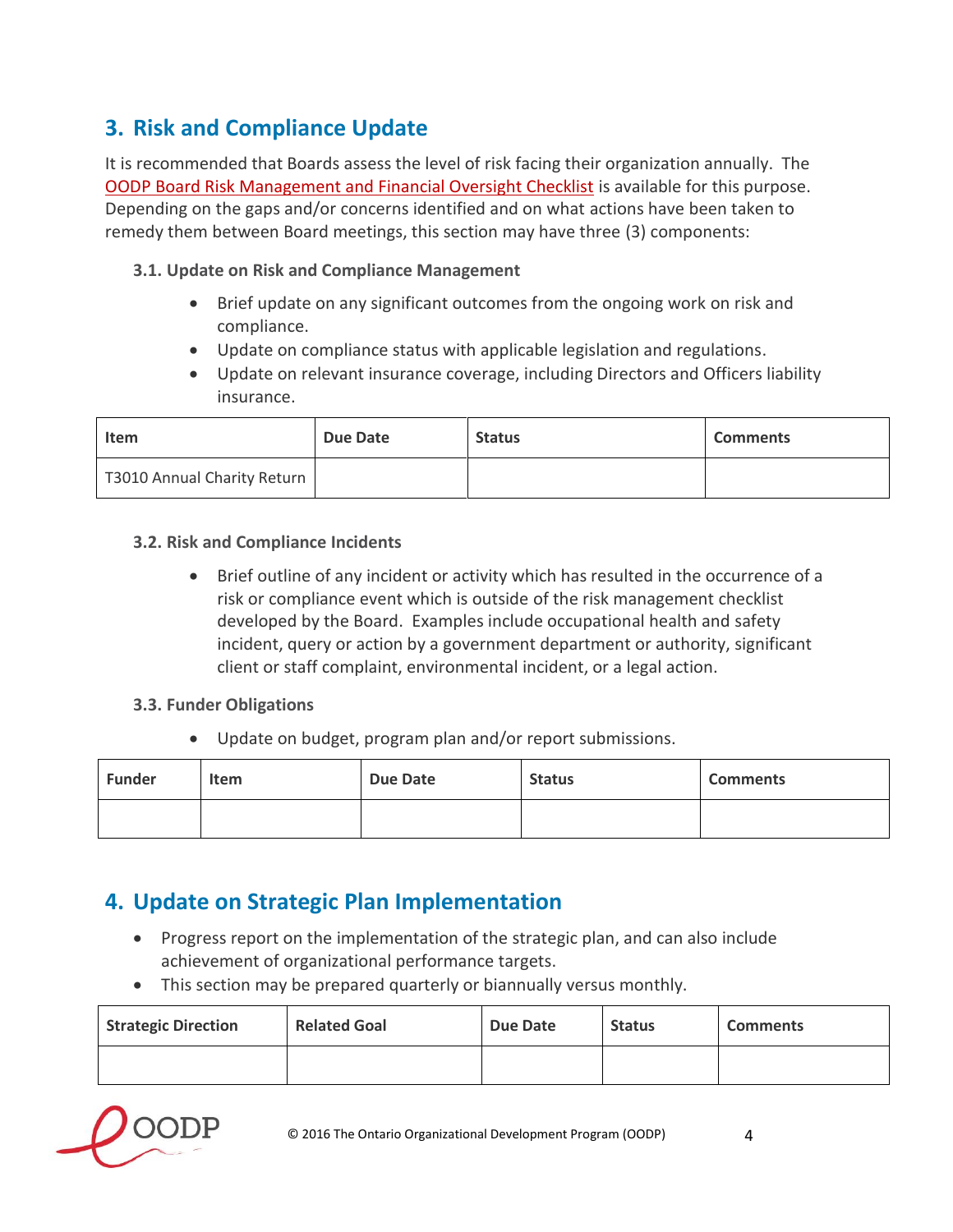# **Informational**

### **5. Key Accomplishments**

 Accomplishments the Board should be aware of and have not been captured elsewhere in the ED Board report. This section may include narrative and/or statistics but should not be an activity report.

## **6. Matters for Noting**

Any other issues which the ED wants to bring to the Board's attention for information and are unlikely to require discussion. This may include visitors to the organization, conferences & professional development, community issues and events or significant meetings which involved the Executive Director.

This reporting template was adapted from Effective Governance Pty Ltd. *The Strategic CEO's Report*. Accessed at [http://www.effectivegovernance.com.au/useful-resources/governance-documentation-templates/.](http://www.effectivegovernance.com.au/useful-resources/governance-documentation-templates/) 

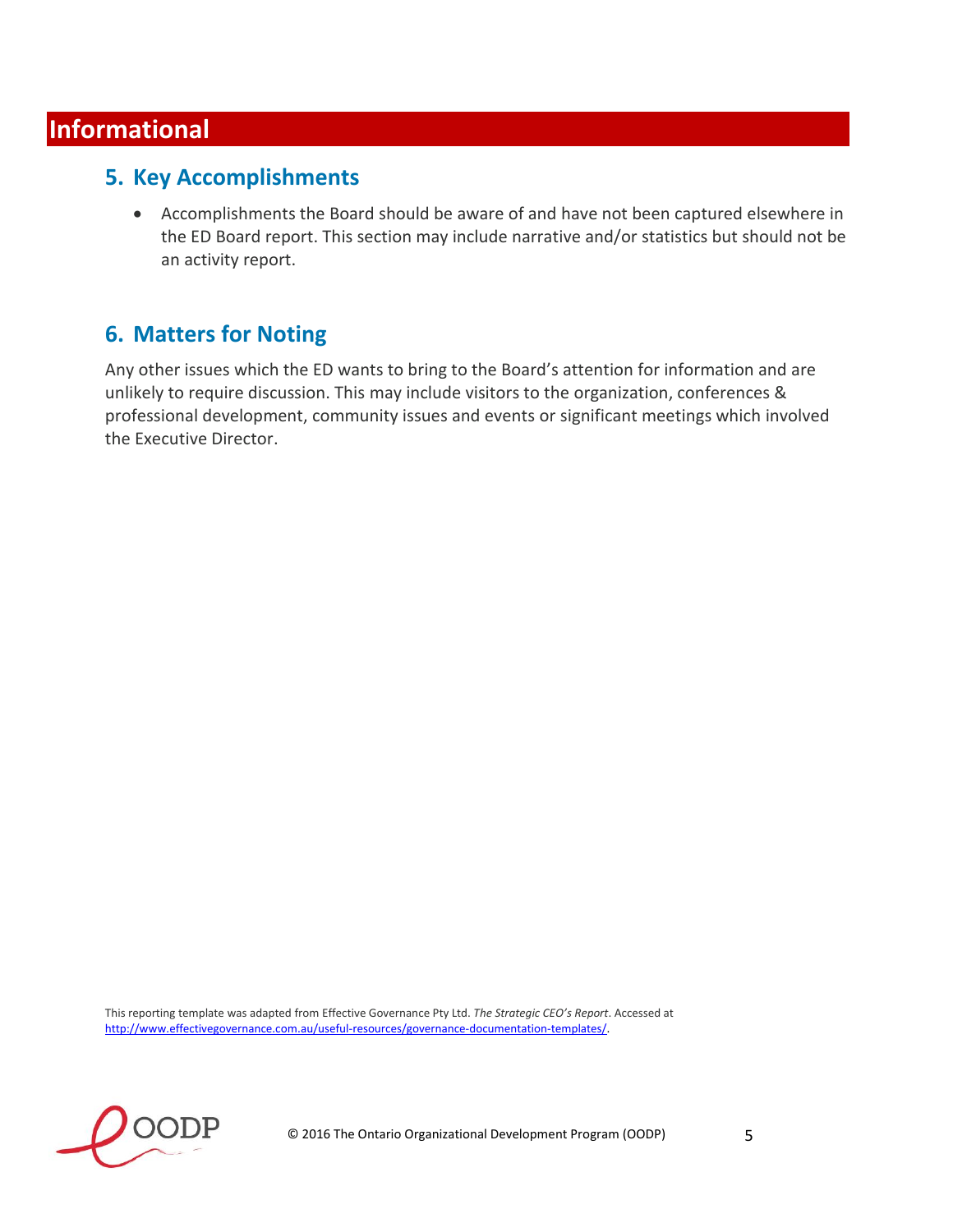# **Executive Director Board Report Template**

**[Name of organization] Executive Director Board Report [Time period covered]** 

# **Governance Decisions, Monitoring & Accountability**

- **1. Current Significant Issues**
- **2. Matters for Approval**

#### **3. Risk and Compliance Update**

#### **3.1. Update on Risk and Compliance Management**

| Item                        | <b>Due Date</b> | <b>Status</b> | <b>Comments</b> |
|-----------------------------|-----------------|---------------|-----------------|
| T3010 Annual Charity Return |                 |               |                 |
|                             |                 |               |                 |
|                             |                 |               |                 |

**3.2. Risk and Compliance Incidents**

#### **3.3. Funder Obligations**

| <b>Funder</b> | Item | <b>Due Date</b> | <b>Status</b> | <b>Comments</b> |
|---------------|------|-----------------|---------------|-----------------|
|               |      |                 |               |                 |
|               |      |                 |               |                 |